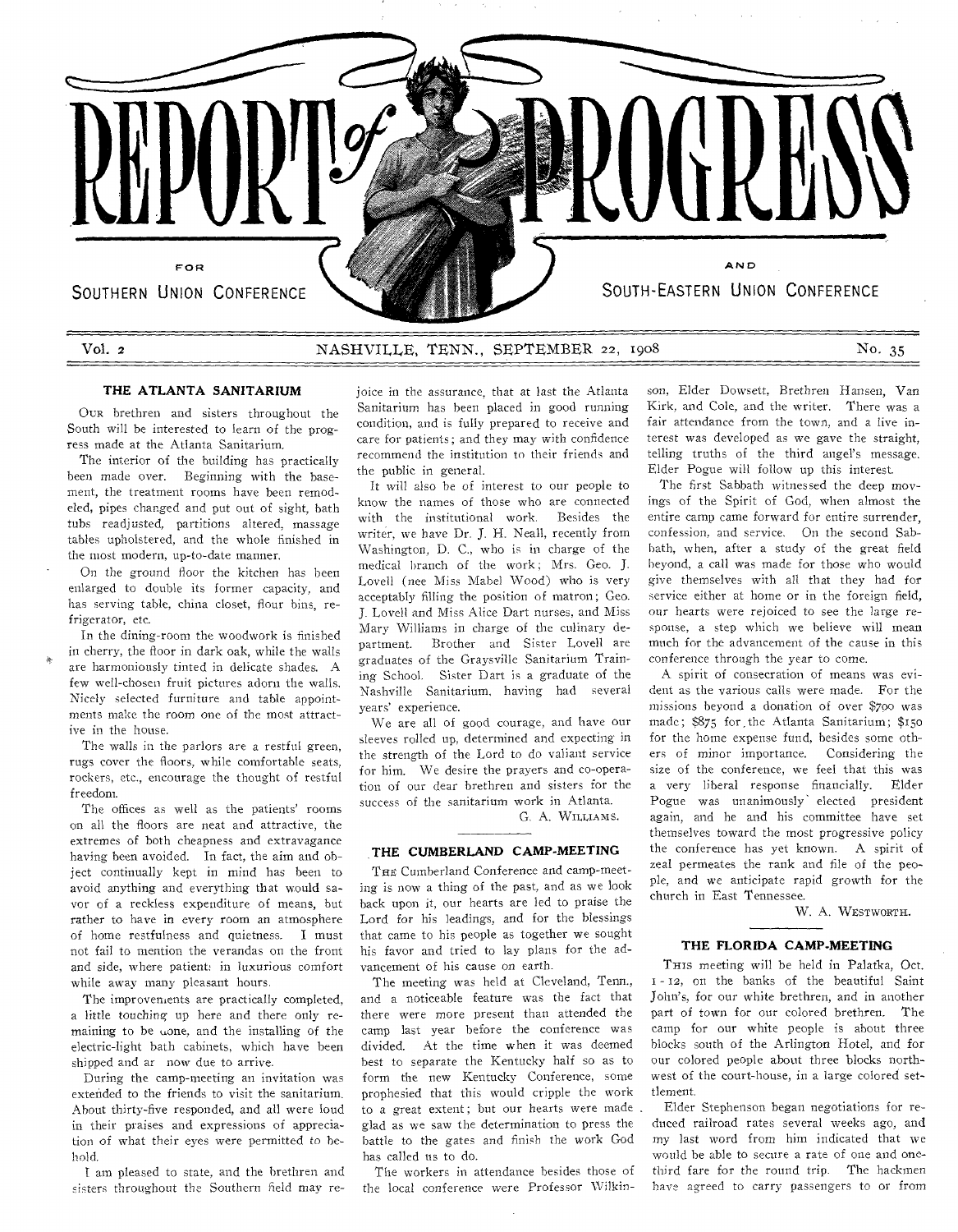the 'camp for 20C, and trunks at the same price.

We shall have the best of help this year. In addition to four of our Union Conference laborers, who have already been mentioned, word just, received brings the good news that Prof., M., E., Kern will -be-with-us. - Prof. Kern is at the head of our denominational Young People's Work, and his fabors in their behalf have been greatly blessed of God.

Having been daily associated with Professor Kern for two years on the faculty of Union College, I greatly rejoice that we are to be blessed with his labors. Dear brethren and sisters, do your utmost to secure a large attendance of our young people.

We consider ourselves very fortunate also in being able to secure the help of Elder Page Shepard for our colored camp-meeting. I have never personally met Elder Shepard; but judging from all reports, I feel sure that with his and Brother Mann's labors, we shall have an excellent meeting for the colored people this year.

Anciently the Lord required his people to meet three times a year for his worship. He assured them that no man would molest their homes while the; would be thus absent.

· In Heb: 10:25 we are exhorted to attend assemblages of God's people. The Testimony recently published in these columns shows how important these annual gatherings are. Shall we not then expect a large attendance of our people at both of these meetings this year? R. W. PARMELE.

## **BAKER'S MOUNTAIN, N. C.**

OUR tent-meeting opened here Sunday night, Sept. 13, with a good audience and good attention. Elder Shireman spoke to the people the first night, and the Spirit of God wrought upon the people as he dwelt on the nearness of Christ's coming. The tent is beautifully situated in the school grove, and everything is favorable for a good meeting. Pray that<br>souls may be garnered in. ALBERT CAREY. souls may be garnered in.

## **GADSDEN, ALABAMA**

WE have just closed our tent effort in this place, and are glad to state that our labors have been crowned with success, notwithstanding the many obstacles which the enemy laid in our way. From the very first day we pitched our tents till the last day of our meetings, we encountered stubborn opposition from certain disagreeable people who live in the neighborhood of our tent. strongly against our pitching in their locality, first to us, then to the owner of the grounds, and at last to the city authorities.

Their efforts were fruitless all around; we remained nearly two weeks longer than our appointed time, until a dozen souls accepted the truth, ten were baptized, and many are deeply interested. It is indeed gratifying. to know that men, however strongly influenced by Satan they may be, " can do nothing against the truth, but for it," and one of the surest signs of success in the Lord's work is opposition by the servants of Satan.

Let us push our work right along, be cir-

cumstances what they may; we are certain that " they that be with us are *more* than those that be with them."

D. E. BLAKE.

<sup>7</sup>316<sup>•</sup> Foster St., Nashville, Tenn.

# **FLORIDA ITEMS**

ELDER. W. R. PARMELE and his wife have moved to the sanitarium at Orlando.

Brother F. T. Coyne and his family have returned home from their summer's trip North.

The sanitarium has undergone some marked improvements during the past few months. An addition has been placed on the main building, and the cottages were repainted. Sunday, Sept. 13, the Orlando church turned out in a body, and while the sisters " cleaned house," the brethren were engaged in laying a clay walk from the main building to Lake Estelle. Everything will be in apple-pie order for the opening immediately after camp-meeting.

## **NOTES FROM SOUTH CAROLINA**

ELDER W. H. ARMSTRONG recently conducted a series of meetings at the Battle Ground church. Two were baptized and united with the company. Brother and Sister Armstrong have now returned to their home in Columbia.

Elder R. T. ;Nash reports a good interest in his tent effort at Greenville.

Elder E. W. Carey has begun tent-meetings at Aiken.

Brother H. B. Gallion made a two-days' stop at Campobello last week in the interest of the canvassing work. He occupied a part of the time of the Wednesday night prayer-meeting with matters of importance in that line of work.

The mission school at Charleston opened Sept. 8 with Brother Hancock as teacher.

Mason Jackson will conduct a mission school at Greenville.

We know all are interested in the Thanksgiving Ingathering for Missions. Please send in your order *at once* for the Mission Number of the *Review,* that is to be given out then, as some little time is required to print the papers and get them to you.

Are you using the Weekly Offering envelopes in your company? If you are not supplied, send your order to the conference office.

Since camp-meeting a Young People's Society of Missionary Volunteers' has been organized at Greenville with eleven members.

If there are young people in the state who are interested in missionary work, and do not live near enough to a society to meet with others regularly, we will be glad to enroll you as a member of the State Department. Send your name and address to ELIZA WARNER. *Campobello, S. C.* 

# **A CONVENIENCE FOR CAMP-MEETING**

#### THE FIRELESS COOKER

DOUBTLESS many of us have during the last two years read in various papers descriptions of the fireless cooker; how they are made and how to cook with them. We may not feel like giving them credit for all that is said of them, because of their simplicity; but I trust that many of us have tried them. They are all they are said to be. They save fuel and heated rooms, and relieve the busy wife from spending so much time in preparing the meals.

Time is one of the most precious talents of which we will have to render an account. Let us improve every opportunity of economizing it that it may be used to the service of God.

At our camp-meetings we desire to receive as much as possible from all of the many meetings during the day; but if there is one meeting above another that revives, and from which we gain rich experiences, it is the early morning meeting. We cannot afford to miss this devotional service, yet many who find it necessary to do their cooking at the campmeeting, lose these morning meetings. Why not make use of the fireless cooker? With a small oil or gasoline stove, the food can be prepared and put in the cooker the evening before; and when the breakfast hour arrives, it will be thoroughly cooked and warm.

They are so simple any one can make them, so inexpensive all can afford one, and so small that they can be carried in a trunk. A description of the cooker can be found in the August number of *Life and Health* and in the *Review and Herald* of September *3.* 

Try them. MRS. R. G. STRINGER.

#### **A GOLDEN OPPORTUNITY**

THE believers in West Tennessee and Kentucky are to be favored soon by a very wellplanned camp-meeting, and a much-needed workers' meeting to begin six days earlier, or Sept. 24, and run through the entire time of the camp-meeting. Good help is to be there for all lines of work, such as Sabbath-school, Young People's Volunteer work, cottage meetings, and colporter and canvassing work. It is earnestly hoped that every lover of the message in this conference will try to come, and that such as can hereafter devote *all* of their time to the work may be sure to be there during the entire time. We shall endeavor to give full instruction to canvassers, and help them get started at once. Our ranks are thinning greatly just now, because of some going to school or teaching. There is a golden opportunity this fall for beginners in country territory. Come, brother, and join us in the good work while such favorable opportunities are ours. C. F. PARMELE, *Field Agent.* 

## **THE COLORED CAMP-MEETING IN FLORIDA**

DEAR brethren and sisters, the time is fast approaching for our camp-meeting, which is to convene at Palatka, October 1 - 12, and we trust that all are making preparations to attend. We all know that the camp-meeting is one of the most important and effective methods of arresting the attention of the people and reaching all classes with the gospel.

I trust all our brethren and sisters in the southern part of the state will be present. Satan may suggest that it will cost too much. Say to him, as Christ our Saviour said, " Get thee hence, Satan."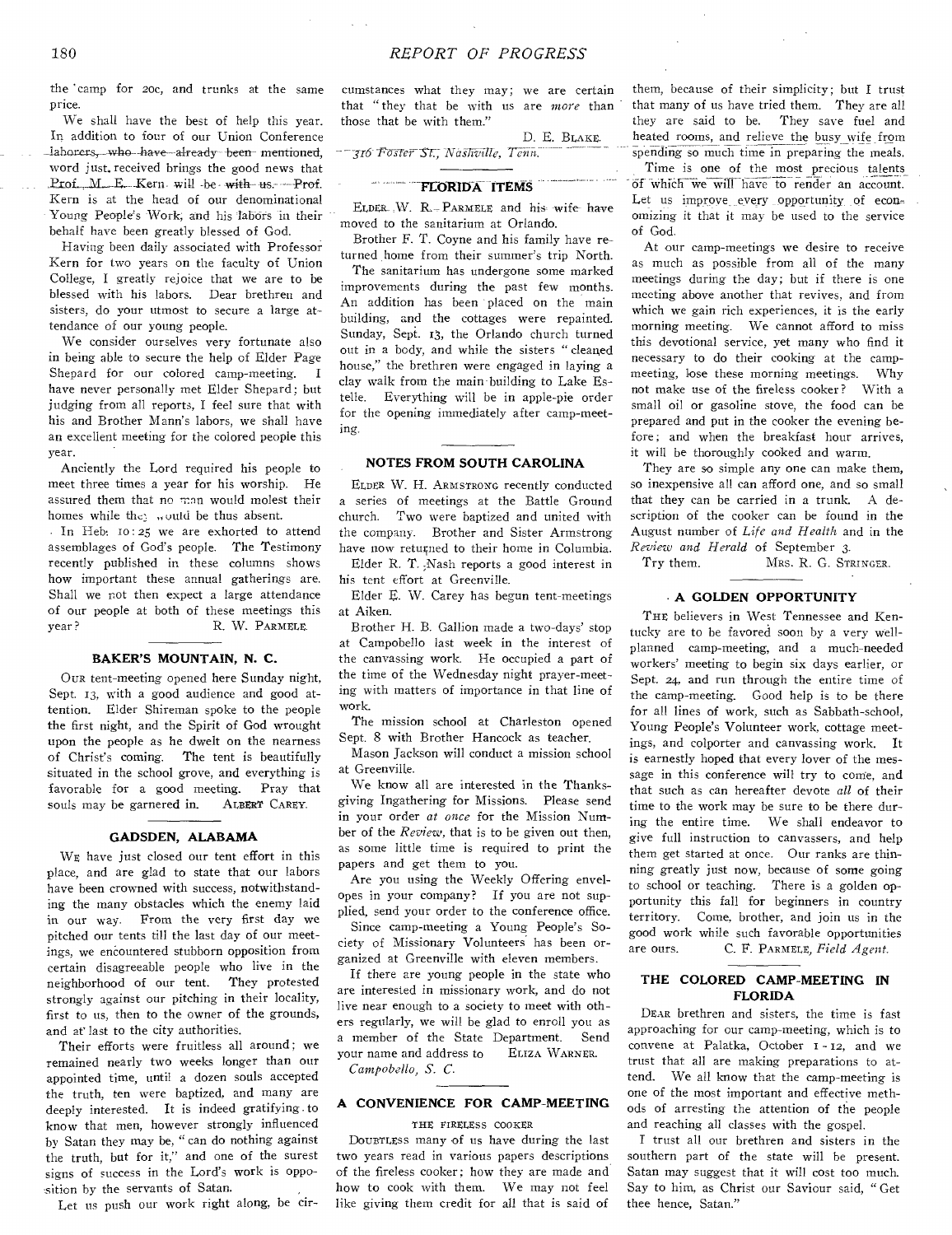We are promised some **good** help. Do not leave **the children behind.** We hope this will be the **best meeting** ever held in **Florida.** Why **should it not be? If** we will all **come having our sins all put away,** reconsecrating **our lives to God, we shall find** the Lord **precious to our souls.** 

**All who may desire family tents please address Elder R. W. Parmele, Palatka, Fla. Let some of cur brethren who can sacrifice** the **time come and assist in erecting the tents.** We **expect to have a dining-tent.** 

**Come all to this annual spiritual feast. J. W.** MANNS.

## THE FLORIDA CAMP-MEETING

THE usual excursion rates to our campmeeting **have been promised on the** certificate **plan. Be** sure **to get** a *standard form certificate* **when purchasing tickets. If a through ticket cannot** be **had,** get a certificate at each junction, so **the entire** trip will be covered. **Pay full fare going.** One hundred certificates **are required to** secure the reduced rate.

**Upon arriving** in **Palatka, should there be no one there to** meet **you, take any bus at the station and ask them to take you to the campground. Upon** arriving **at the grounds, pay the bus man 20c. Do not pay more, for we have their** agreement to **carry passengers** for that rate. Bring your **checks to the** campground and give them to our baggage man. We expect Brother W. A. Robison to look after the baggage. We have organized our camp-meeting force as follows :—

H. A. Shreve, superintendent of camp.

W. G. Dick, treasurer of the camp.

C. B. Stephenson, transportation agent.

C. V. Achenbach, manager of book stand.

Wm. Branson, manager of dining-tent.

W. A. Robison, baggage master and lumber man.

Keep this list for future reference. It will be a help to you when you reach the campground. R. W. PARMELE.

## **REPORT** OF THE NASHVILLE MISSION-ARY SOCIETY

## Held in the Church on Fatherland St., Sept. 12, 1908

SABBATH, Sept. 12, 1908, a missionary program was presented in the church at II o'clock, the preaching service being omitted.

Brother Horton opened the meeting with an interesting reading on the " Missionary Gospel." He gave out slips of paper to some of the members, containing the questions and texts, and as he read the questions, each member responded quickly with the answer, some reading from the Bible, and others repeating their text.

The " ten-cent-a-week-plan" was next considered by Brother Knox, and if all our people respond to this appeal, the treasury of the Mission Board will receive a good, substantial donation at the end of this present year. Are we willing to respond?

The other two readings were taken in charge by Brother Spear **and** Pastor McVagh, both of the **readings proving** interesting, showing that **our foreign missions are involved** in

| <b>CANVASSING REPORT</b> |  |
|--------------------------|--|
|--------------------------|--|

For Week Ending Sept. 5, 1908 Southern Union Conference *NAME— Book* Hours *Value belied* 

|  | ALABAMA CONFERENCE        |       |        |
|--|---------------------------|-------|--------|
|  | R B HouseBFLBS 37 \$49 50 |       | \$2 00 |
|  | A L KiehnhoffBFL 50       | 54°00 |        |
|  | H A LyndCKBS 4I 33 50     |       | 3.50   |
|  |                           |       |        |

many perplexities, and need financial help as **well as workers.** Still **the workers. are** full **of courage, and** mean to **give** the " gospel straight." Dr. Selmon **says,** " If the Lord could make apostles **out** of poor fishermen, he can make full-fledged Seventh-day Adventists out of some of these Chinese." But this requires us to give of our **means.** 

In harmony with plans that had already been laid, report blanks were handed out by the deacons as they took up the collection. Next Sabbath these report blanks will be taken up by them, and they will pass out another set at the same time. Let us remember **these** reports. Be faithful in sending **them in, because** those upon whom the responsibility **of** directing the work has been placed **must know** what has been done, in order to **plan properly** for what has yet to be **accomplished.** 

**The apostles** reported their work, and it **was missionary** work too. "And when they **were come, and** had gathered the church together, **they** rehearsed all that God had done with **them." Acts** 14:27.

It **was said** of the angel that " he reported the **matter."** Angels in heaven carry writing materials, and set down their work, and report it. Of one angel to whom the Lord gave a commission to labor for souls, it is said that he carried a writer's inkhorn: "And, behold, the man clothed with linen, which had the inkhorn by his side, reported the matter, saying, I have done as thou hast commanded me." Eze. 9: i1. This was written that we might learn a lesson.

Let us not forget our contributions. The year following the introduction of the envelope plan for weekly contributions to missions, there was a gain of more than forty-five thousand dollars in mission funds. Since that time the receipts have fluctuated. When we become alive to our opportunities in the home field, there will be no question about the support that will be given to the foreign fields. It may be that each member can only do a little, but all the " littles " make a grand total. It is the Spirit of God that inspires us to do even the smallest missionary work. Let us as a church " awake before it is everlastingly too late. Let every member take up his individual work, and vindicate the name of the Lord by which he is called. When faith lays hold upon Christ, the truth and its claims will bring delight to the soul."

While the collection was being taken, the choir rendered appreciative and appropriate music. The amount collected for home missions was \$4.90.

The meeting was brought to a close by a benediction from Elder Horton.

MRS. W. M. CROTHERS, *Church Missionary Secretary.* 

| Carl Matthews BFL        | 34                      | 36 00                | 200    |
|--------------------------|-------------------------|----------------------|--------|
| W A NelsonBFLBS          | 44                      | 66 10                | 50     |
| $P W$ PaulsonBFL         | 33                      | 33 50                | 625    |
| $R$ $F$ ThompsonBFL BS   | 38                      | 35 50                |        |
| H L WatersBFLBS          | 33                      | 4075                 |        |
| D C Wolfe 2 wksBFL       |                         | 23<br>$\rm{OO}$      |        |
| KENTUCKY CONFERENCE      |                         |                      |        |
| Charlsev Allran BFL      | 30                      | 19 05                | 105    |
| H C BalsbaughsofP        | 17                      |                      | 68 05  |
| R A CridderD&R           | 40                      | 47 75                | 4 25   |
| Asa Davis BFL            | 40                      | 45 05                |        |
|                          | 41                      | 6 55                 | I4 05  |
| Mrs Alice Reynolds. BFL  | 19                      | 8<br>$\overline{55}$ | II 05  |
| Chas Romines D&R         | 40                      | 68 oo                | 14 15  |
| Mattie Thornton CK       | 30                      | 70<br>30             | 35     |
| N YatesCK<br>$S_{-}$     | 34                      | 16<br>23             | I OO   |
| M J WeberBFL             | 37                      | 53 00                | 2 35   |
| м<br>Wheeler BFL         | 41                      | 28<br>55             | 10 05  |
| LOUISIANA CONFERENCE     |                         |                      |        |
| A B CheekBRD&R           | 23                      | 19 30                |        |
| CL CollisonBR MISC       | 40                      |                      | 65 75  |
| Wm Olmstead cc           | 24                      | 6 00                 | 16 00  |
| $T$ Reynolds $D$ &R<br>L | 28                      | 1850                 | 250    |
| MISSISSIPPI CONFERENCE   |                         |                      |        |
|                          | 20                      | 14 00                | $I$ 00 |
| L                        | IO                      | 500                  |        |
| W H HaddonBFL D&R        | 22                      | 15 50                | 2 00   |
| A A Johnsonck            | $\overline{\mathbf{z}}$ | $2 \, \circ \infty$  | 12 00  |
| Ella Johnson  CK NTP     | 39                      | 500                  | 15 00  |
| Virgil Smith D&R         | 34                      | 23 25                | 3 25   |
| Lewis Thomas BFL         | 28                      | 19 30                | 480    |
| TENNESSEE RIVER          |                         | CONFERENCE           |        |
| Amanda Gahr BFLD&R       | ΙI                      | 10 75                |        |
| R H HazeltonD&R          |                         |                      | 23 50  |
| RECAPITULATION           |                         |                      |        |
| Alabama Conference       | 310                     | 369 85               | 14 25  |
| Kentucky Conference 369  |                         | 330 36               | 115 30 |
| Louisiana Conference 115 |                         | 4380                 | 84 25  |
| Mississippi Conference   | 155                     | 84 05                | 38 05  |
| Tennessee River Conf     | II                      | 10 75                | 23 50. |
|                          |                         |                      |        |

Total .. ............. 960 838 81 275 35

#### Southeastern Union Conference

| FLORIDA CONFERENCE                                          |                |                   |                                                 |
|-------------------------------------------------------------|----------------|-------------------|-------------------------------------------------|
| Wm K Achenbach. D&R CK                                      | 34             |                   | 39 00                                           |
| Maggie Achenbach CK                                         | 22             |                   | 13 05                                           |
| W H BransonMISC                                             | 34             | I 00              | 73 35                                           |
| GEORGIA CONFERENCE                                          |                |                   |                                                 |
| D Andrewscc<br>L                                            | 49             | 14 50             | 50                                              |
| Albert Benson D&R                                           | 20             | 75                | 22 50                                           |
| $G$ $T$ CarterD&R                                           | I              | 50<br>3           |                                                 |
| Hines Carter JrBFL                                          | 14             | 12 50             |                                                 |
| S W CarterBFL                                               | 5              | H<br>$_{\rm OO}$  |                                                 |
| A Cochran D&R                                               | 45             | 55<br>41          | 70                                              |
| Georgia Cruise MISC                                         |                |                   | 535                                             |
| Lillie Dekle BFL                                            | 24             | 30 50             |                                                 |
| L E Hamiltonck                                              | 20             | 41 50             | $\begin{array}{c} 3 & 25 \\ 6 & 00 \end{array}$ |
| Mrs A G HolmesD&R                                           | 10             | 6<br>OO           |                                                 |
| Mrs A L Manous. D&R BS                                      | ΙO             | 50<br>IO          |                                                 |
| A L Manous MISC                                             | $\overline{2}$ |                   | 375                                             |
| Wilson McConnell cc                                         | 34             | 3 50              |                                                 |
| J A SudduthBFL                                              | 40             | 32 50             | 8 00                                            |
| NORTH CAROLINA                                              |                | <b>CONFERENCE</b> |                                                 |
| Guy L KerleyD&R                                             | 38             | 550               | 75                                              |
| Alby Paul $\dots\dots\dots\dots$                            | 14             | 10 35             | 35                                              |
| Chas Peden  D&R                                             | 34             | 13 50             | 975                                             |
| R L UnderwoodD&R                                            | 32             | 23 00             | 350                                             |
| M Woodall ck                                                | 6              | 900               |                                                 |
| SOUTH CAROLINA                                              |                | CONFERENCE        |                                                 |
| W H AbramsBFL                                               | 24             | 34 00             |                                                 |
| $I$ A Brown MISC                                            | 15             |                   | 14 40                                           |
| Mae Foote BFL                                               | 29             | I2 00             |                                                 |
| Mrs H B GallionD&R                                          | 15             | 20 00             |                                                 |
| B GallionD&R<br>H                                           | 4              | 500               |                                                 |
| Mr & Mrs H Martinck                                         | 65             | 24 35             | 12 50                                           |
| Priscilla Poyas BFL                                         | 2              | 4 00              |                                                 |
| W C Rahnsofp sofp                                           | 28             | 46 75             | 6 75                                            |
| J B RiseD&R CK                                              | 38             | 68 00             | 2 00                                            |
| Ira Young $\dots \dots \dots \dots \dots \dots \dots \dots$ | 44             | 48 00             | 3 00                                            |
|                                                             | 4              | IO 00             |                                                 |
| RECAPITULATION                                              |                |                   |                                                 |
| Florida Conference                                          | 90             | $I$ 00            | 125 40                                          |
| Georgia Conference                                          | 274            | 208 30            | 50 05                                           |
| North Carolina Conf                                         | <b>I24</b>     | 61<br>35          | 14 35                                           |
| South Carolina Conf                                         | 268            | 27I<br>35         | 38 65                                           |
|                                                             |                |                   |                                                 |
| Total   756 542 00                                          |                |                   | 218 45                                          |